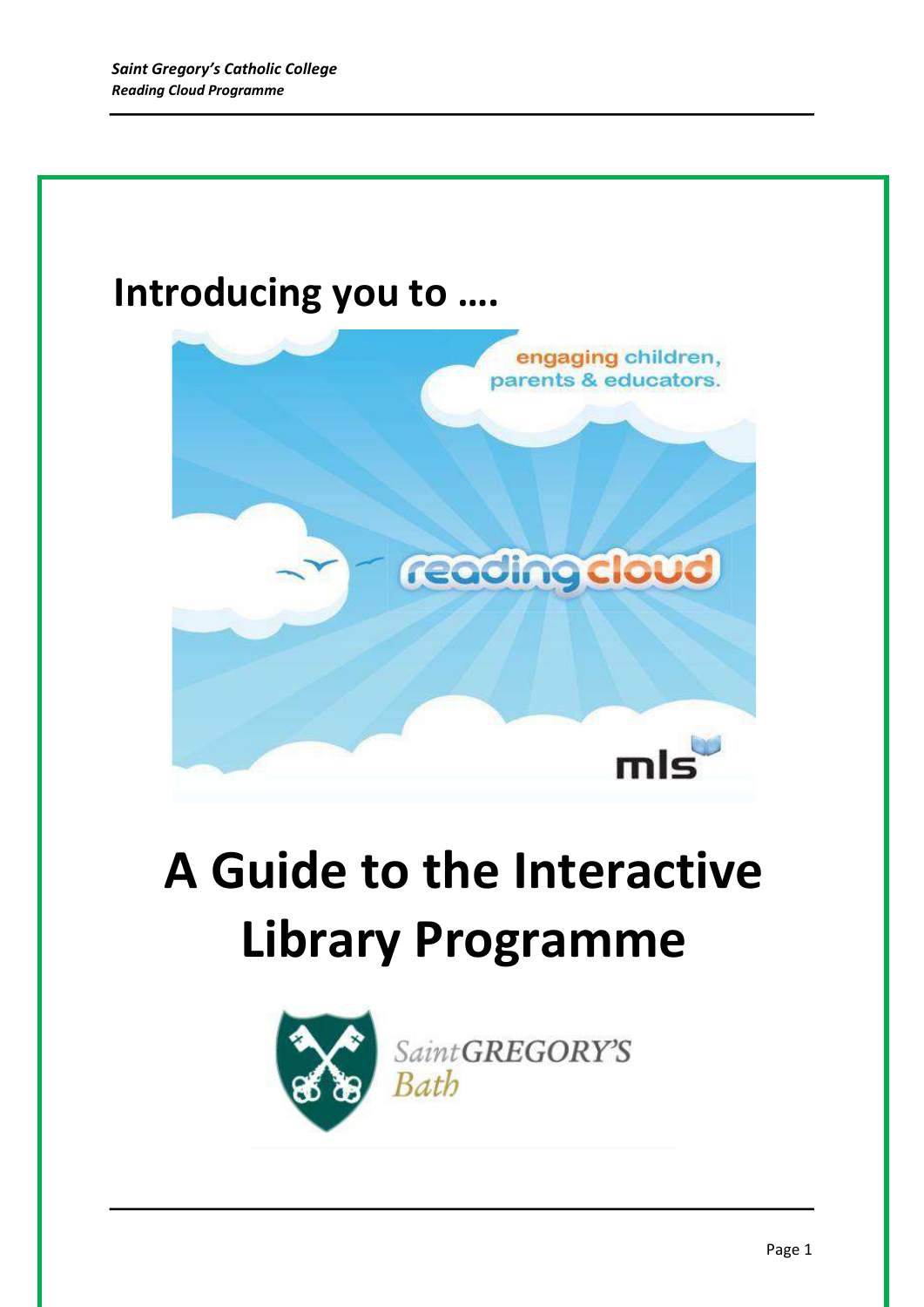This guide has been designed to enable our students to teach themselves how to use our interactive library system. If you have any questions please contact Miss Clackson in the Reading Room.

### **Contents**

1. How to access Saint Gregory's Reading Cloud Page 3 2. The home page Page 4 3. Searching for a book Page 6 4. Advanced search Page 8 5. Who Next..? Page 9 6. "Liking" a book or an author Page 9 7. Writing a book review Page 10 8. Profile Page 11 9. Account Page 12 10. Reading Lists Page 12 11. Links Page 13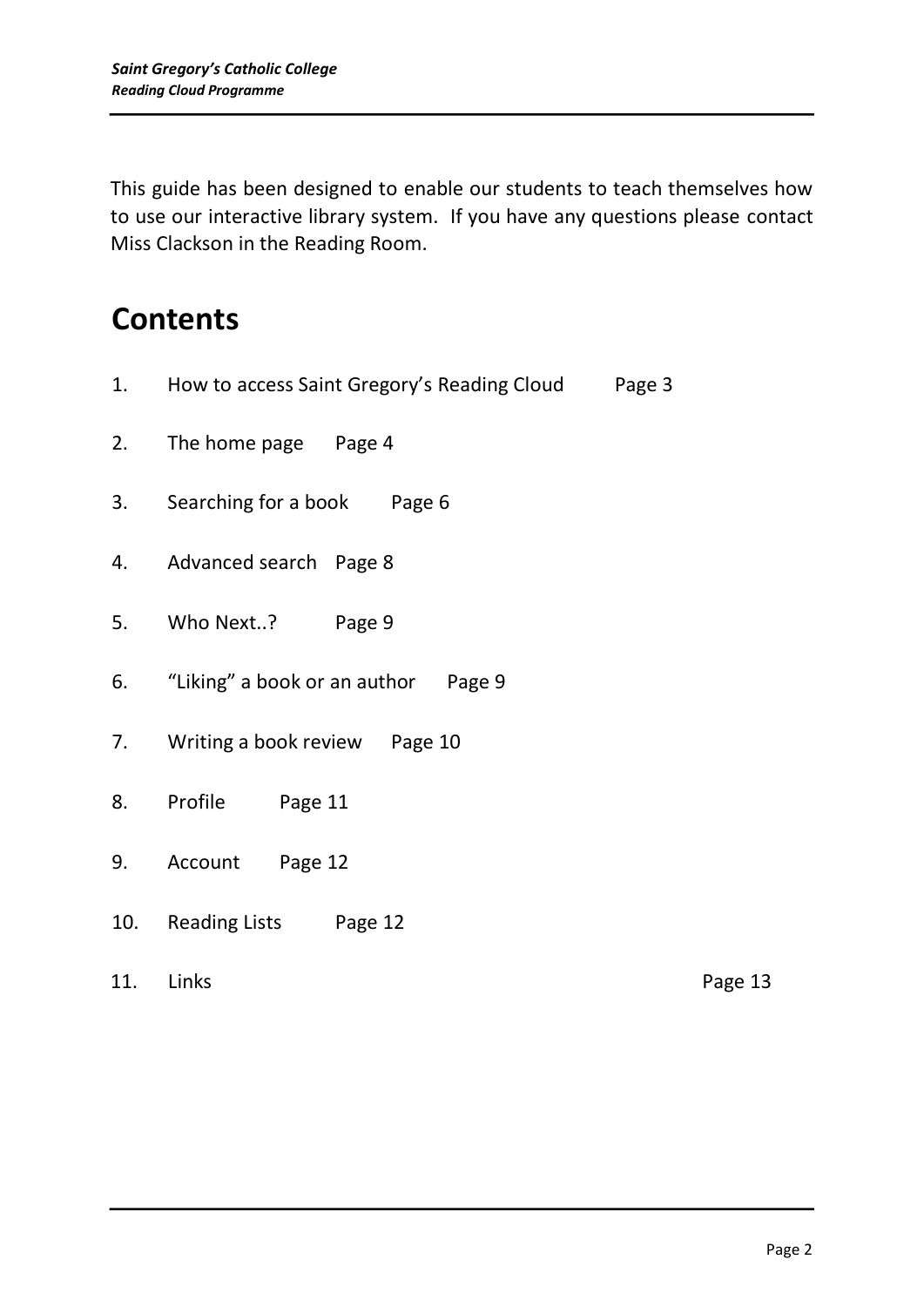#### **How To Access Saint Gregory's Reading Cloud**

Use a search engine to find **Reading Cloud** via the internet. [Reading Cloud: Home Page](https://www.readingcloud.net/)



Students should use their school email and date of birth to login (you can change your password later).

In the "school" drop down box type in the first four letters (Greg) and ensure that you select Saint Gregory's Catholic College (BA2 8PA) as there may be more than one Saint Gregory's!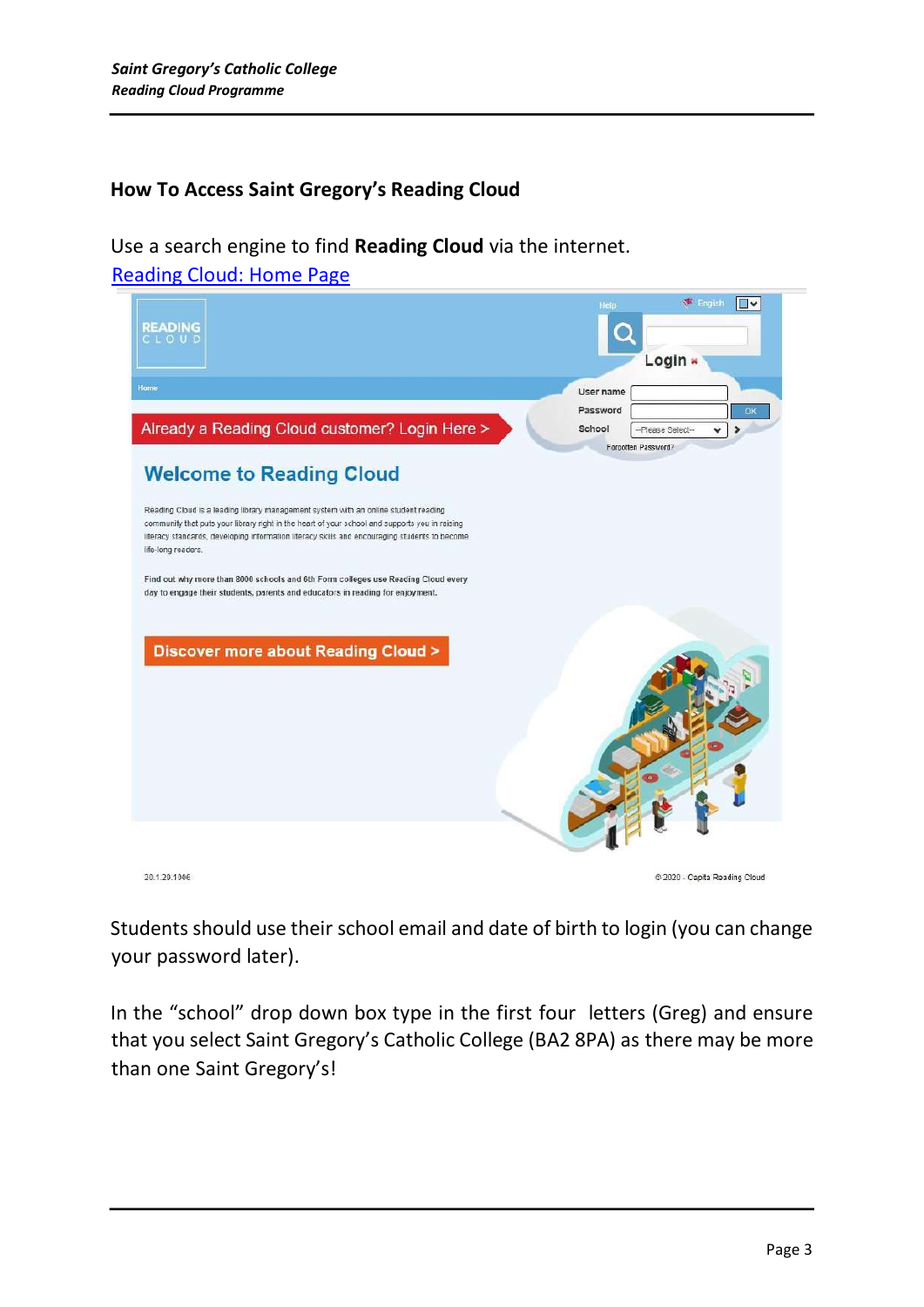If you have issues with logging into the Reading Cloud, please speak to Miss Clackson

#### **The Home Page**

The best way to discover Reading Cloud is to click on the links and see where they take you! Below is a quick overview of the Home Page.

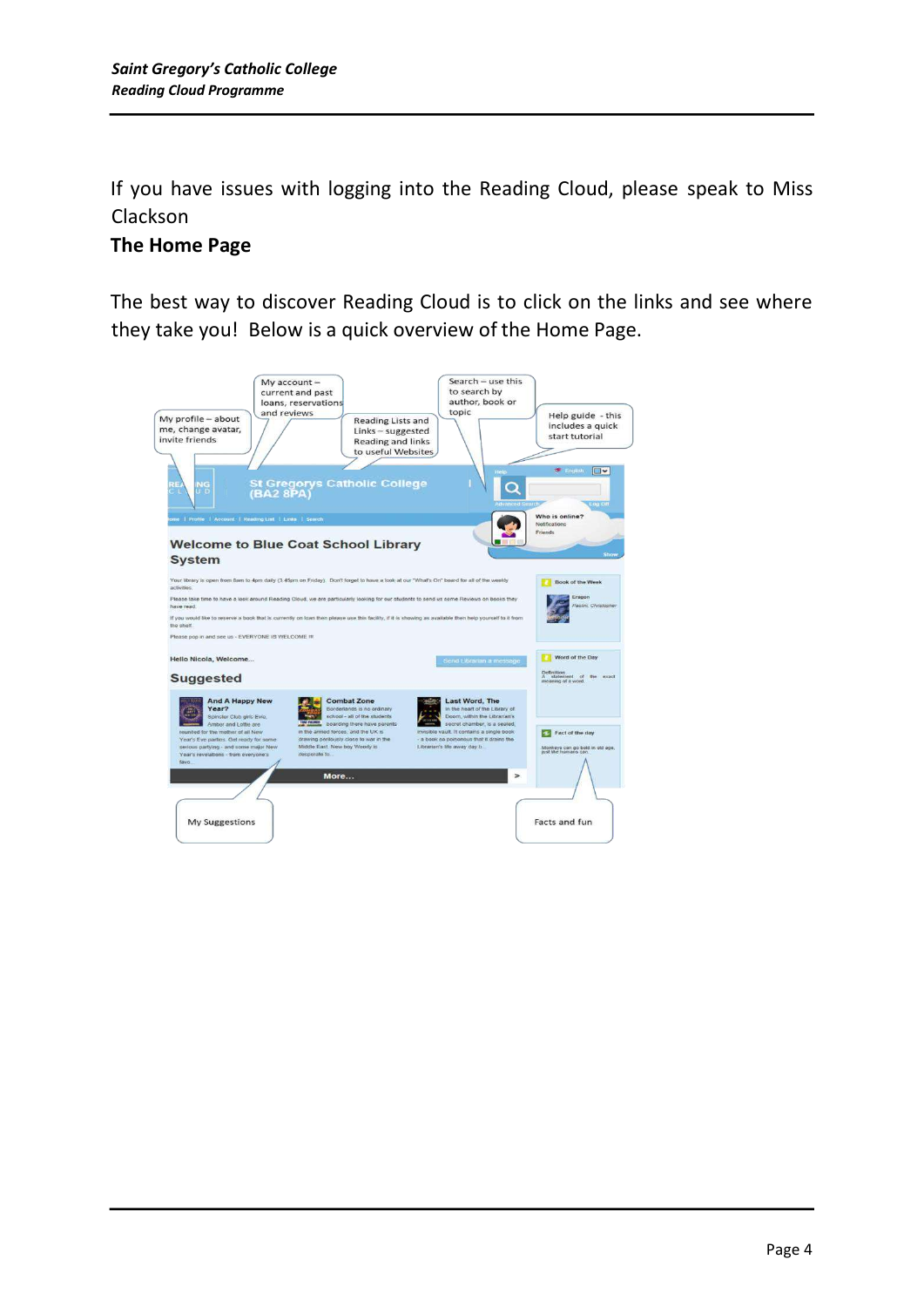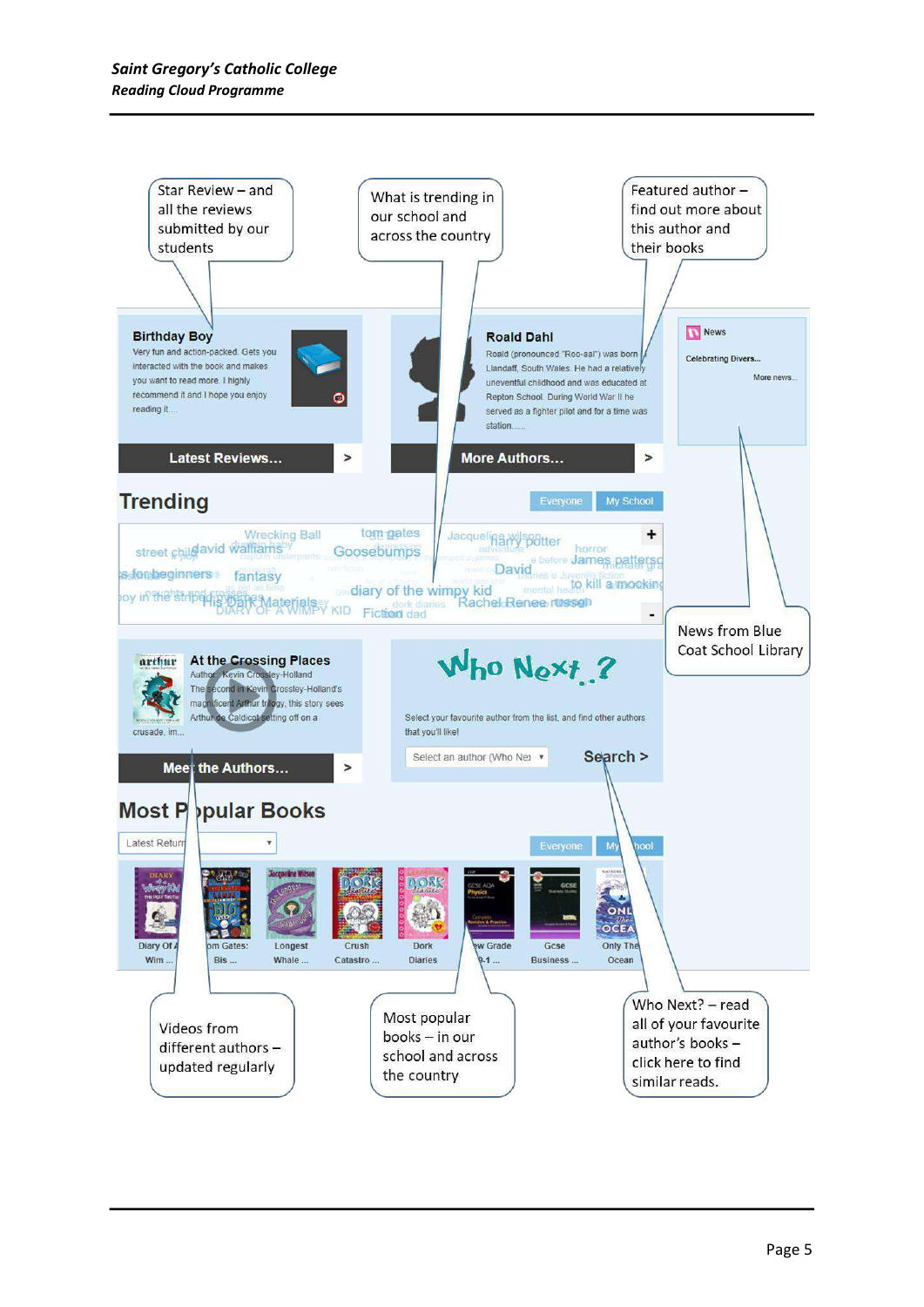#### **Searching for a book**

In the search box you can type in the title or part of the title of a book, an author name or a topic, eg World War One, to find a book or books in that category.



They will appear as shown below:-



The number in the blue circle shows how many books the library holds, the green circle show how many are on the shelves and the red circle shows how many are currently reserved.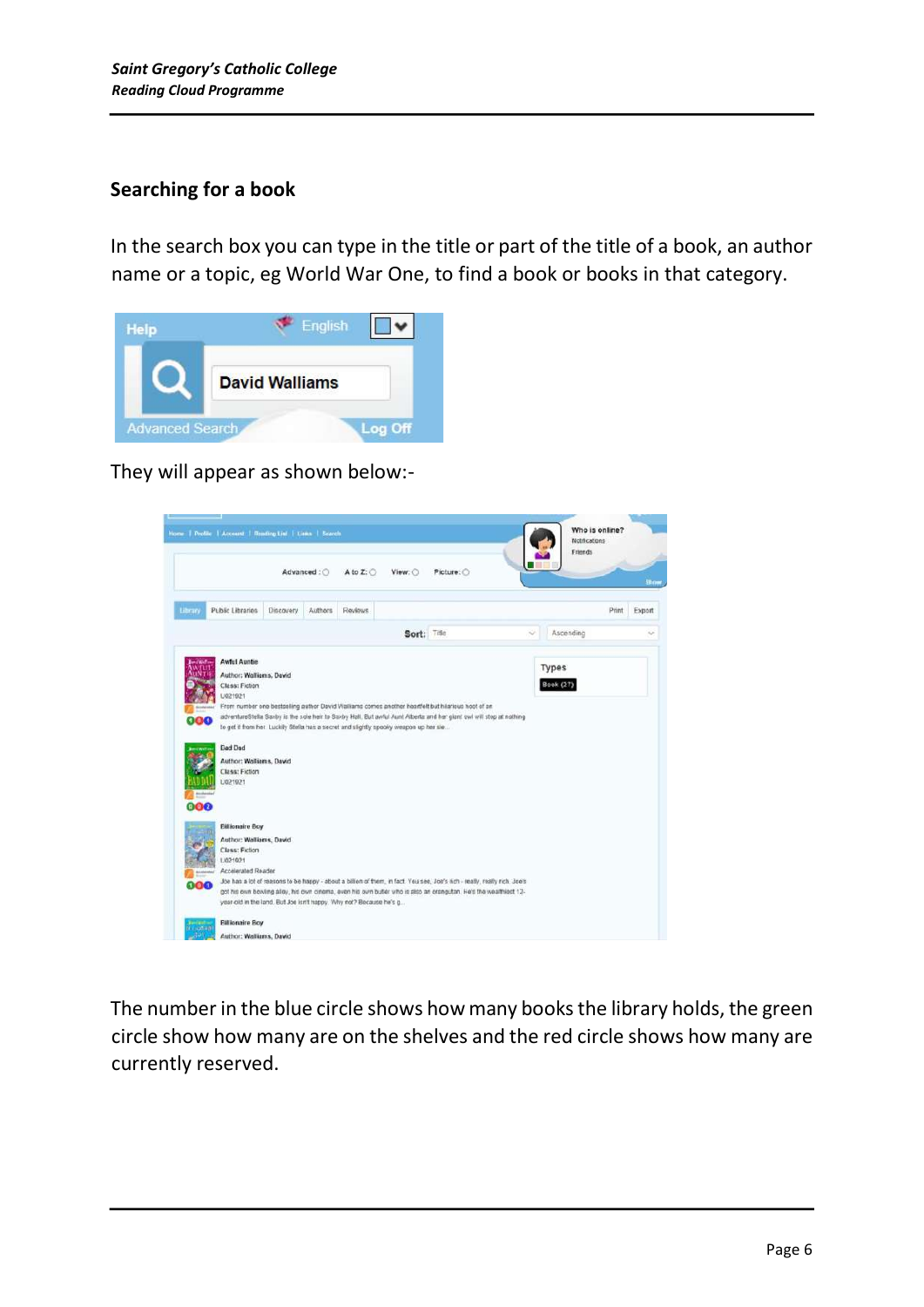Once you have clicked on the book you are looking for a more detailed page will appear.



On this page you have the opportunity to **Reserve** the item if it is not available in the library. You create your own reading list by clicking on **Add To List**. You can click on the "**Take Quiz**" button to take you to Accelerated Reader if you are participating in the Accelerated Reader Programme. You can also **Create a Review** or **Edit a Review** if you have already submitted one. Details of how to create a review are shown further on in this guide.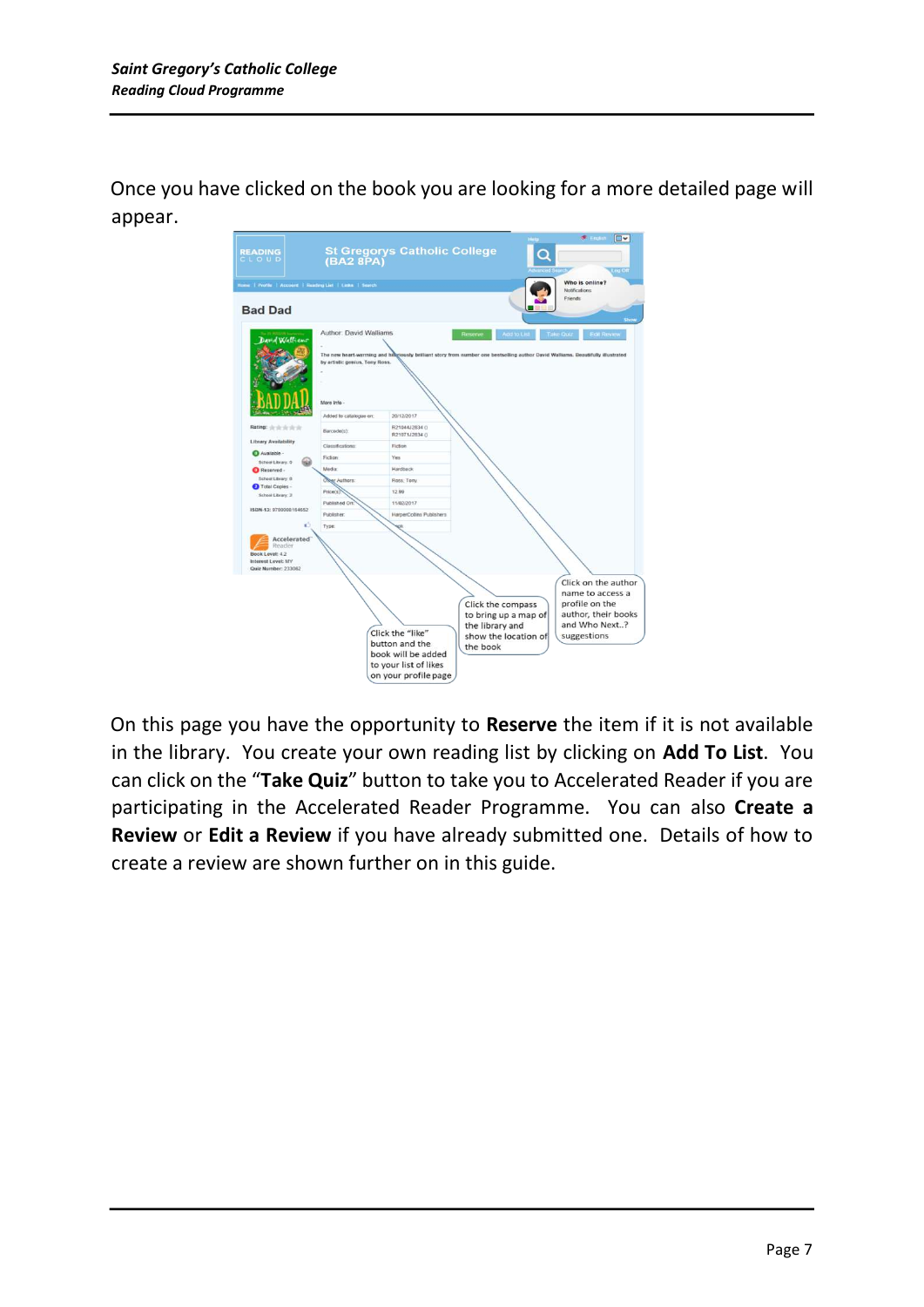#### **Advanced Search**

Selecting the **Advanced Search** gives you a variety of options to help you access the information you are looking for.

We recommend this if you need to search for books using **A to Z** or **Picture.**  alphabetically or by picture (category).

| <b>READING</b><br>CLOUD                                  | St Gregorys Catholic College<br>(BA2 8PA) |                |                                                                                                                           |                                                                                 |                                                                                                                            | <b>English DV</b><br>Help<br>Log Off |                                                    |  |
|----------------------------------------------------------|-------------------------------------------|----------------|---------------------------------------------------------------------------------------------------------------------------|---------------------------------------------------------------------------------|----------------------------------------------------------------------------------------------------------------------------|--------------------------------------|----------------------------------------------------|--|
| Home   Profile   Account   Reading List   Links   Search | Advanced: 0                               |                | A to Z: O<br>View: O                                                                                                      | Picture: O                                                                      |                                                                                                                            |                                      | Who is online?<br>Notifications<br>Friends<br>Show |  |
|                                                          | Title<br>Author<br><b>Series</b>          | 123<br>Genre   | $\bf a$<br>$\mathfrak{v}$<br>$\mathbf{C}$<br>$\mathbf k$<br>-1<br>m<br>$\mathbf{v}$<br>$\bar{\mathbf{w}}$<br>$\mathbf{u}$ | $\mathbf{d}$<br>$\mathbf{e}$<br>$\mathbf{n}$<br>$\bullet$<br>$\mathbf{x}$<br>V. | H.<br>$\overline{\mathbf{g}}$<br>$\boldsymbol{\mathsf{n}}$<br>$\mathbf{p}$<br>$\mathbf{q}$<br>$\mathbf{r}$<br>$\mathbf{z}$ | s                                    |                                                    |  |
| (None Given)                                             |                                           |                | Abadzis, Nick                                                                                                             | Abbey Kadar                                                                     | Abdel-Fattah.<br>Randa                                                                                                     | Abercrombie,<br>Nicholas             | Abnett Dan                                         |  |
| Abraham Tom                                              | Abraham, Gerald                           | Abrams, Jake   | Abrams, M. H.                                                                                                             | Acampora,<br>Michael Vincent                                                    | Acevedo,<br>Elizabeth                                                                                                      | Ackermann, Paul<br>Kurt              | Ackroyd,<br>Christopher                            |  |
| <b>READING</b><br><b>CLOUD</b>                           |                                           |                | St Gregorys Catholic College<br>(BA2 8PA)                                                                                 |                                                                                 |                                                                                                                            | <b>Belp</b><br><b>Wanced Search</b>  | <b>Said English</b><br>$\Box$<br>Log Off           |  |
| Home   Profile   Account   Reading List   Links   Search |                                           | Advanced: 0    | A to $Z:$ $\bigcirc$<br>View: $\bigcirc$                                                                                  | Picture: O                                                                      |                                                                                                                            |                                      | Who is online?<br>Notifications<br>Friends         |  |
|                                                          |                                           |                |                                                                                                                           |                                                                                 |                                                                                                                            |                                      | Show                                               |  |
| Animals                                                  | Art                                       | Communications | Crafts & Hobbies                                                                                                          | Earth &<br>Environment                                                          | Entertainment                                                                                                              | Home & Family                        | Food & Drink                                       |  |
|                                                          |                                           |                |                                                                                                                           |                                                                                 |                                                                                                                            |                                      |                                                    |  |
| Geography                                                | Government                                | History        | Meet The Author                                                                                                           | Money                                                                           | People & Customs                                                                                                           | Places                               | <b>Plants</b>                                      |  |
|                                                          |                                           |                |                                                                                                                           |                                                                                 |                                                                                                                            |                                      |                                                    |  |
| Religion                                                 | Schools                                   | Science        | Space                                                                                                                     | Sport                                                                           | Stories                                                                                                                    | Transport                            | War                                                |  |
|                                                          |                                           |                |                                                                                                                           |                                                                                 |                                                                                                                            |                                      |                                                    |  |
|                                                          |                                           |                |                                                                                                                           |                                                                                 |                                                                                                                            |                                      |                                                    |  |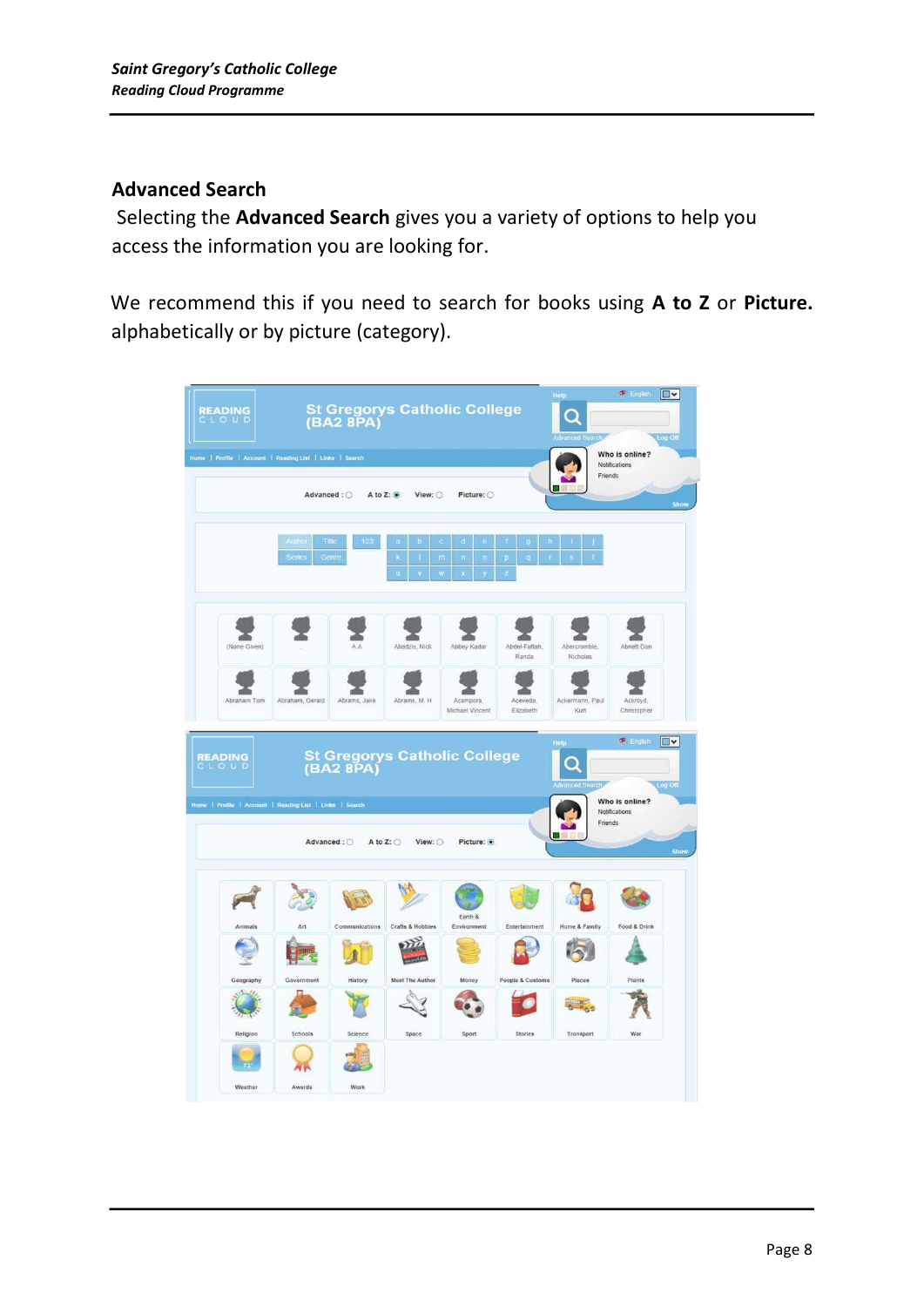#### **Who Next..?**

Have you read all the books by your favourite author? Not sure what to read next? Then the **Who Next..?** function is just for you.



Select an author from the scroll down list and click on **Search**. This will bring up a page with the Author profile, all of their books (including ones that are not in the Blue Coat Library) and other similar authors. You can then click on them to see their profile and their books.

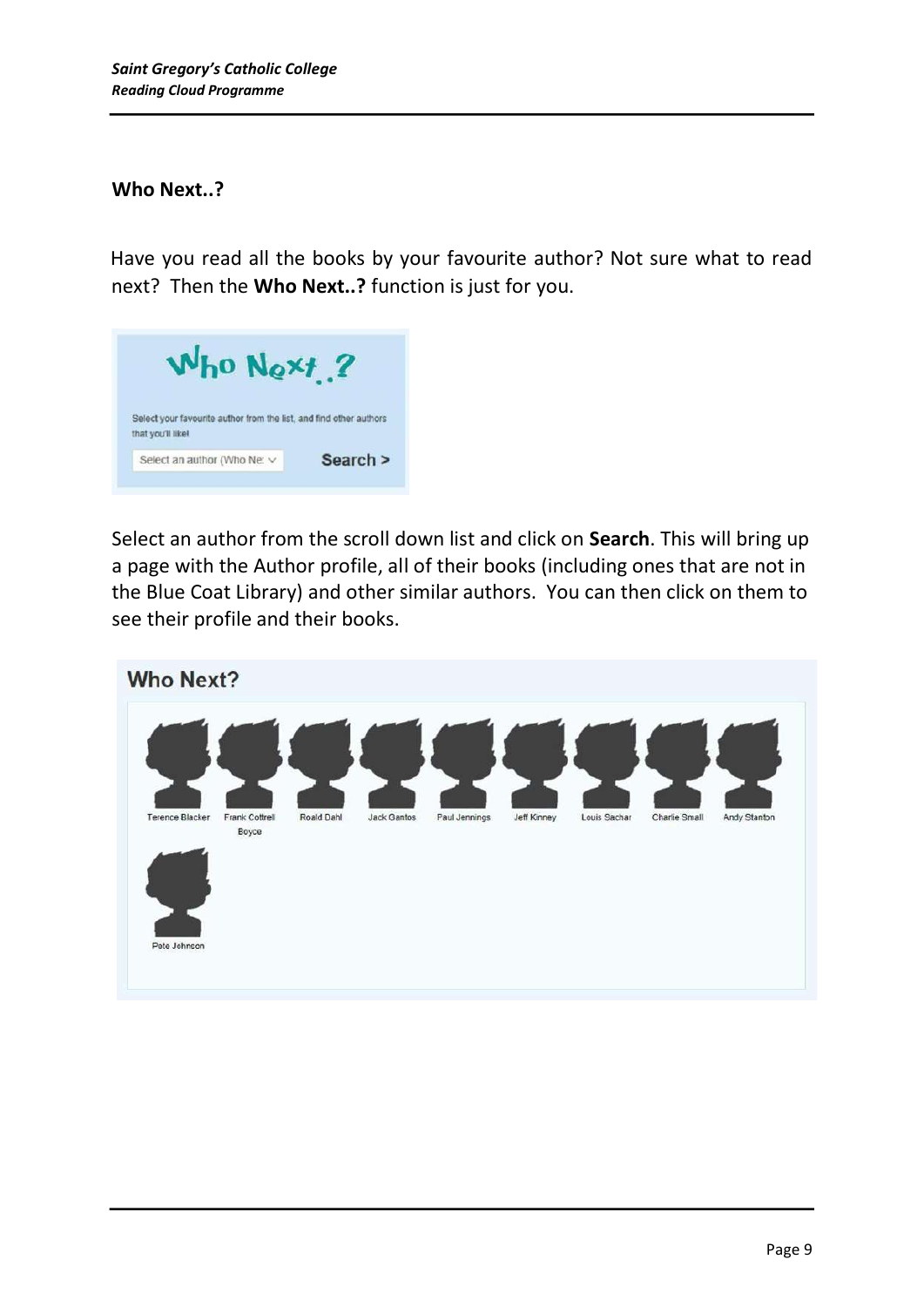#### **"Liking" a Book or an Author**

If you see the "**like**" button on a page by an Author or Book that you enjoy, then click it. They will then appear in your **Profile** page and also it helps to personalise **Suggestions** for you going forward.



#### **Writing a Book Review**

We really encourage our students to review the books they have read, either good or bad. By searching for the book and then clicking on **Create Review**. You can give the book the stars you think it deserves and write up your thoughts to share with others. Remember though no spoilers! Reviews are sent to the Library Manager who checks them and publishes them. Names are not shown on Reviews but you can see what reviews you have submitted in your **Account** tab.

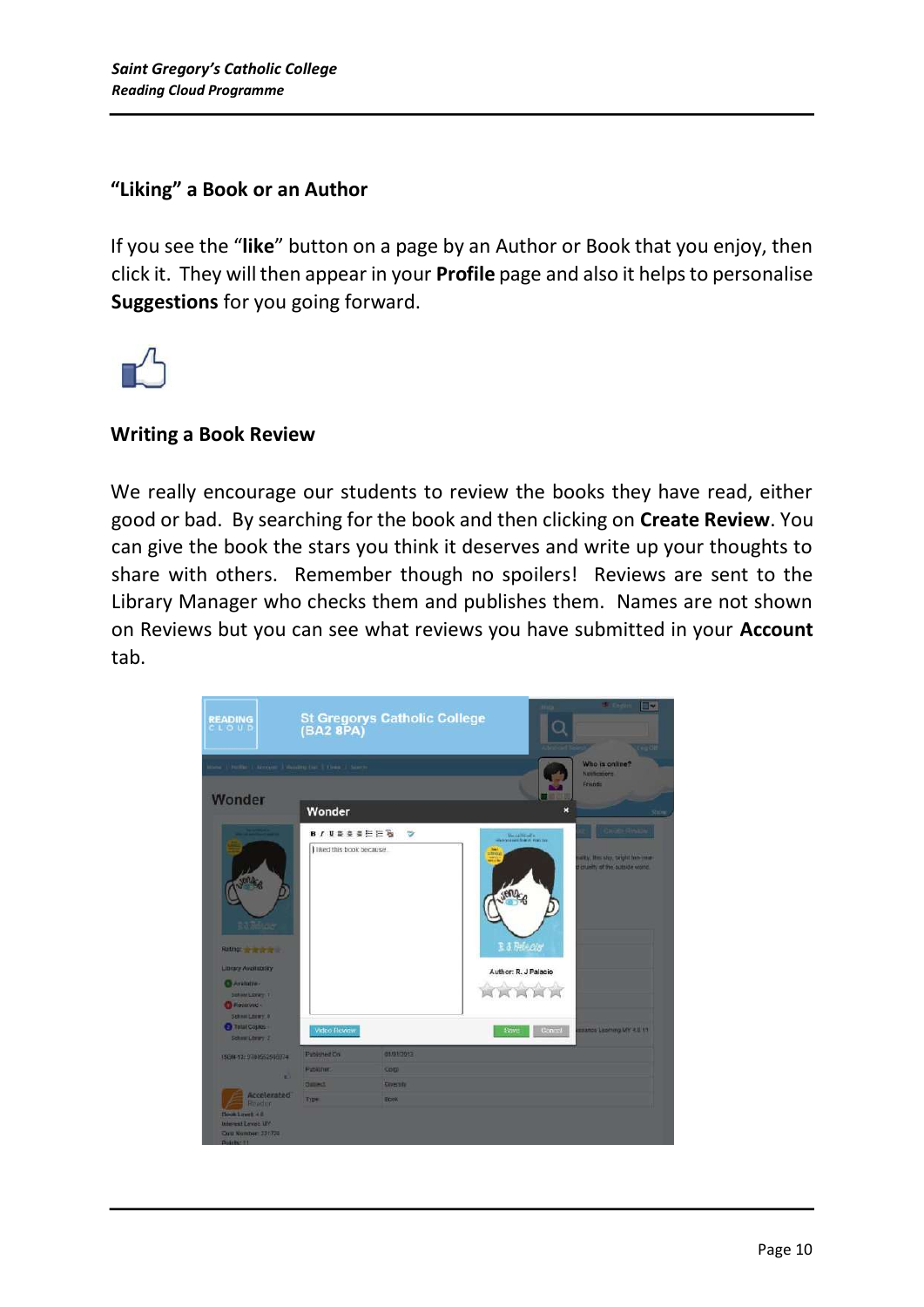#### **Profile**

By selecting the **Profile** tab, this allows you to personalise your Reading Cloud. **My Biography** - you can add some information about yourself, your likes/dislikes etc.

**Friends** – search for and add friends to your account, *please note only students in Blue Coat School are available to add.* 

**My Avatar** – personalise your own Avatar

**My Likes** - this also shows you those books and authors that you have clicked on the thumbs up button.  $\mathbb{L}$ 

**Password** – you can change your password.

| <b>READING</b>                        | St Gregorys Catholic College<br>(BA2 8PA)                                        | <b>Chaptain</b> IIV<br>Q<br>Log on                     |
|---------------------------------------|----------------------------------------------------------------------------------|--------------------------------------------------------|
|                                       | Hame:   Profile   Account   Reading List   Links   Search                        | Who is online?<br>Notifications                        |
| <b>My Profile</b>                     |                                                                                  | Friends                                                |
|                                       |                                                                                  | $\frac{1}{2}$                                          |
| My Biography:<br>I love reading books |                                                                                  | Update                                                 |
| <b>Friends</b>                        |                                                                                  |                                                        |
|                                       | My Friends O Find Friends Received Requests O Ignored Requests O Sent Requests O | People you may know                                    |
|                                       |                                                                                  | Administrator Built in<br><b>Integrated the Editor</b> |
|                                       |                                                                                  |                                                        |
|                                       |                                                                                  |                                                        |
|                                       |                                                                                  | (Import)                                               |
|                                       |                                                                                  | Send friend request                                    |
| <b>My Avatar</b>                      |                                                                                  |                                                        |
|                                       | 22202227                                                                         | $1 - 1$<br>$\mathbf{A}$                                |
|                                       | $\mathcal{L}_{\mathcal{L}}$                                                      |                                                        |
| Random                                | mm<br>Save Undo Cancel                                                           | Æ<br>$\star$                                           |
| <b>My Likes</b>                       |                                                                                  |                                                        |
| Books Authors Profiles                |                                                                                  |                                                        |
| No book likes found.                  |                                                                                  |                                                        |
| Password                              |                                                                                  |                                                        |
| Change Password                       |                                                                                  |                                                        |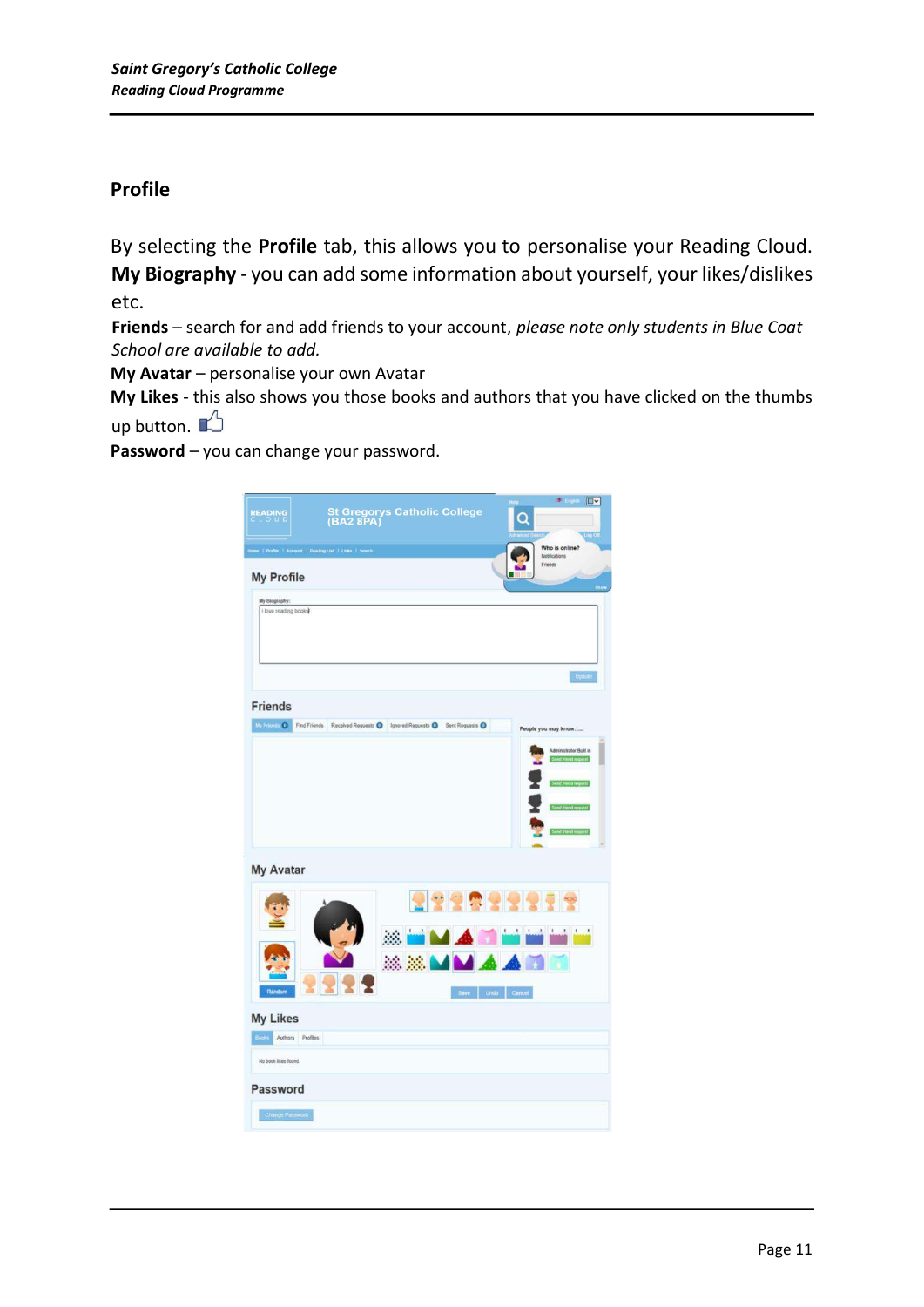#### **Account**

The **Account** page of Reading Cloud shows your personal account information. It is split into four tabs.

**Current Loans** - what books you have out and dates they are due. Overdue resource. **Past Loans** – All the books you have taken out previously and the dates they were issued/returned **Reservations** – Any reservations that you have made. **Reviews**

– Any reviews you have submitted.

| <b>READING</b><br>CLOUD                                                       |                               | St Gregorys Catholic College  | Help<br><b>Advanced Search</b> | <b>CE</b> English                                       | □∨<br>Log Off            |
|-------------------------------------------------------------------------------|-------------------------------|-------------------------------|--------------------------------|---------------------------------------------------------|--------------------------|
| Home   Profile   Account   Reading List   Links   Search<br><b>My Account</b> |                               |                               |                                | Who is online?<br>Notifications<br>Friends <sup>1</sup> | Show                     |
| <b>Current Loans</b><br>Reservations<br>Past Loans                            | <b>Reviews</b><br>Information |                               |                                | Sort By<br>Due Date<br>Issue date                       | $\checkmark$<br>Due date |
| й<br>Ella On The Outside<br>Howe, Cath                                        |                               | This loan is 2 days overduel. |                                | 10/03/2020                                              | 10/03/2020               |
| strangers<br>Only The Ocean<br>Carthew, Natasha                               |                               | This loan is due in 12 days   |                                | 10/03/2020                                              | 24/03/2020               |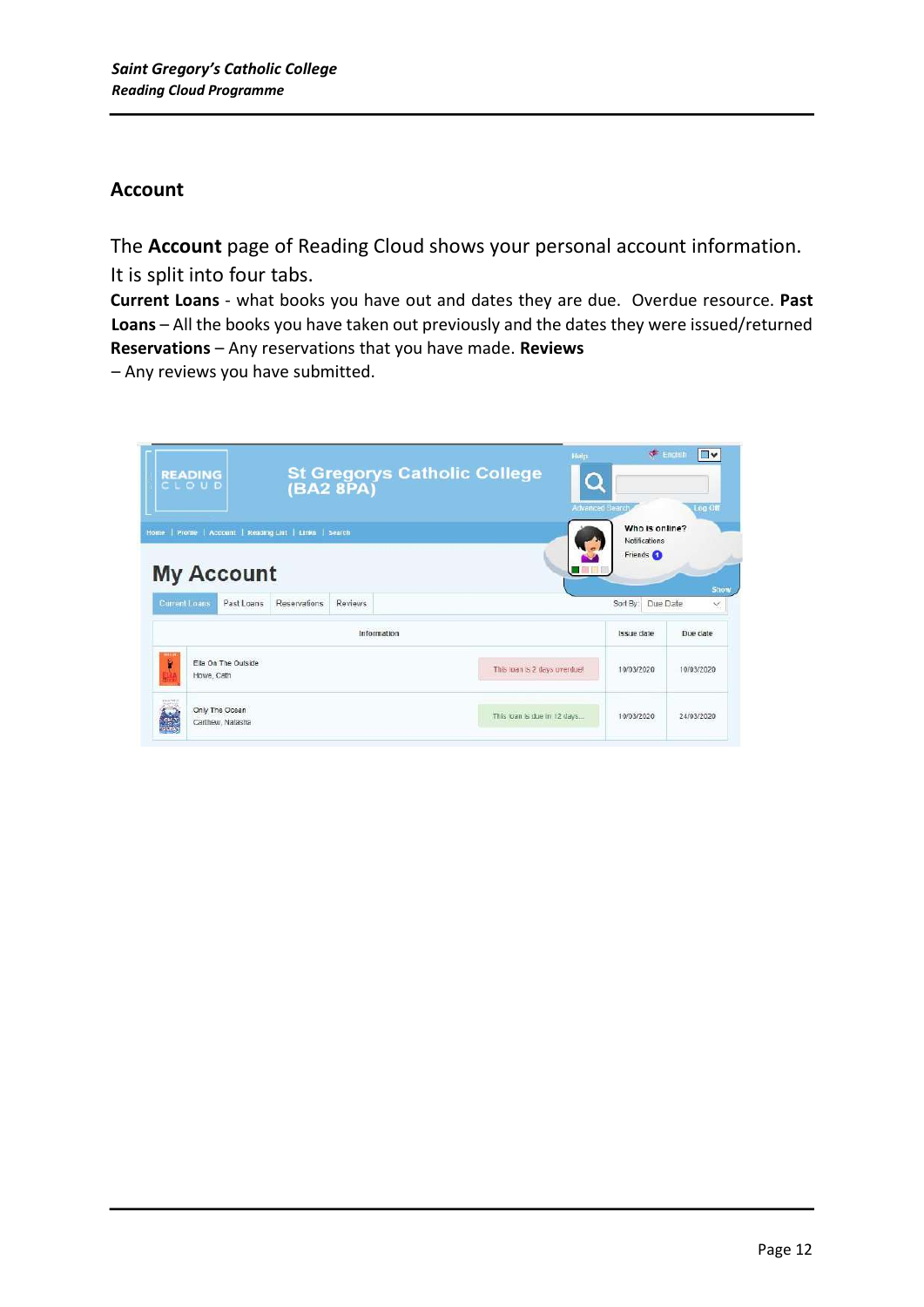#### **Reading Lists**

The **Reading List** section has suggested books and topics from our Library which are added to and updated all of the time. You can also create your own personal reading lists.



#### **Links**

The links section has useful website links for students to use.

| <b>READING</b><br>CLOUD                                                                          | St Gregorys Catholic College<br>(BA2 8PA)           | <b>R</b> <sup>2</sup> English<br>∣V<br>Help<br>Log Off<br>Advanced Search, |
|--------------------------------------------------------------------------------------------------|-----------------------------------------------------|----------------------------------------------------------------------------|
| Home   Profile   Account   Reading List   Links   Search<br>Links<br><b>Students</b><br>Teachers |                                                     | Who is online?<br><b>Notifications</b><br>Friends <sup>(1)</sup><br>Show   |
| <b>BBC Bitesize</b>                                                                              | Blue Coat School<br><b>Blue Cost School Website</b> |                                                                            |
| Accelerated Reader<br>Accelerated Reader programme                                               | <b>Book Trust</b><br>more.                          | Search for new book ideas, read reviews, news about authors and much, much |